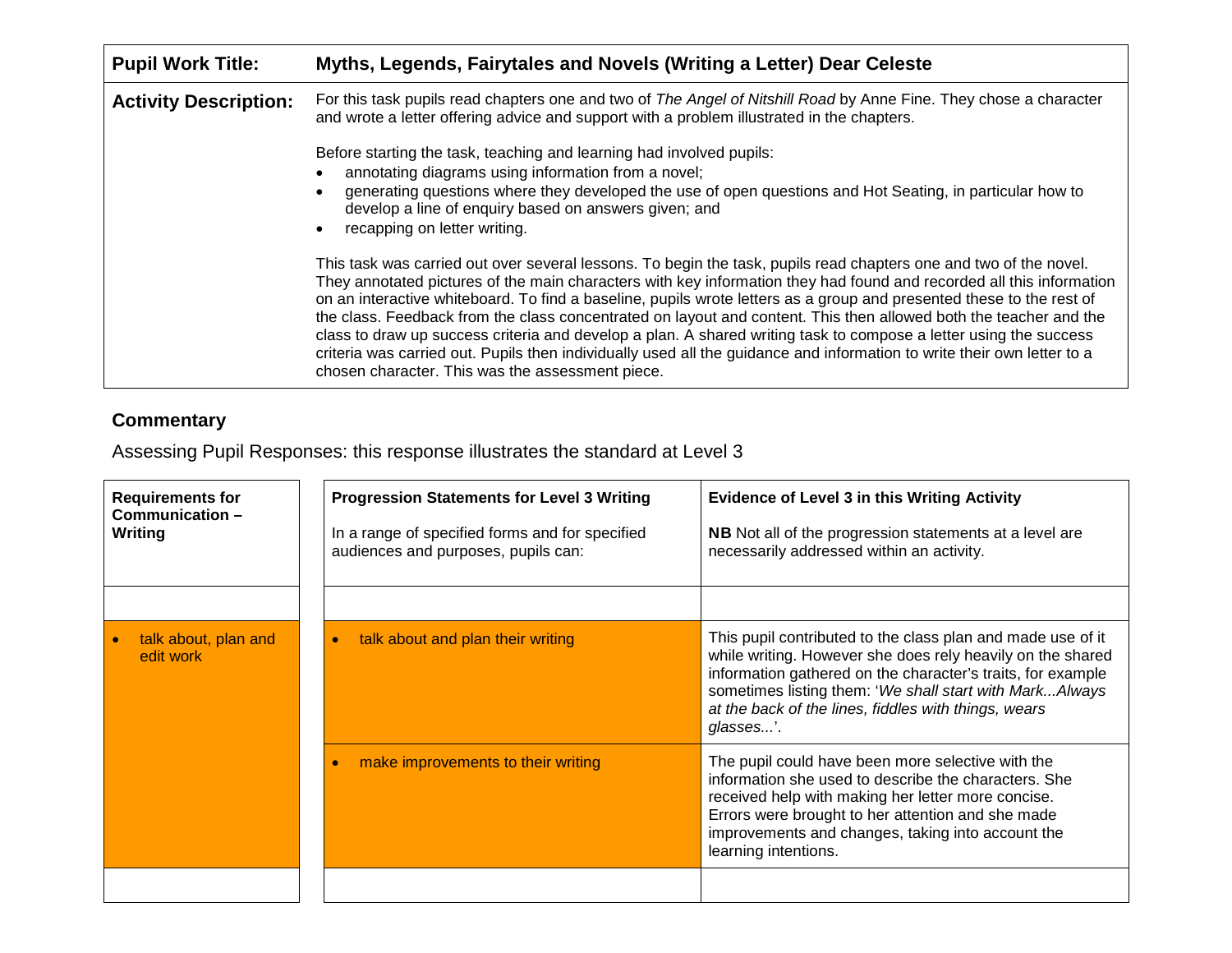| communicate<br>information, meaning,<br>feelings, imaginings<br>and ideas in a clear<br>and organised way                                                                | express thoughts, feelings, ideas and opinions             | She expressed thoughts, ideas and opinions on the bullying<br>carried out by the character Barry Hunter: 'Could you<br>please tell him to stop bulling because it is not fair and<br>school is not for fighting. It should be a happy fun place'.<br>She offers ideas on how the 'angel' could help the character<br>Marigold: 'Could you please help out tell her to stop hiding<br>in corners and walk about with you and you can tell her that<br>you will help her in her class work.'                                             |
|--------------------------------------------------------------------------------------------------------------------------------------------------------------------------|------------------------------------------------------------|----------------------------------------------------------------------------------------------------------------------------------------------------------------------------------------------------------------------------------------------------------------------------------------------------------------------------------------------------------------------------------------------------------------------------------------------------------------------------------------------------------------------------------------|
|                                                                                                                                                                          | structure and sequence their writing                       | The plan produced by the class has allowed this pupil to<br>structure and sequence her writing. She was too reliant on<br>the character information table drawn up by the class and<br>included too much information. She needed to be more<br>selective.                                                                                                                                                                                                                                                                              |
|                                                                                                                                                                          | provide supporting detail using an expanding<br>vocabulary | She backed up her ideas: 'When you are helpping them try<br>not to let barry see you because if he see's you he might<br>start picking on you, you could become one of his victims.'<br>Some expanding vocabulary has been included and ideas<br>taken from the character information table that was drawn<br>up collaboratively in groups and then shared with the class:<br>'Penny, well she is plump, Intelligent, easily embarrassed,<br>likes crispsquiet in the playground.' Vocabulary has been<br>used in the correct context. |
|                                                                                                                                                                          |                                                            |                                                                                                                                                                                                                                                                                                                                                                                                                                                                                                                                        |
| develop, express and<br>present ideas in a<br>variety of forms and<br>formats, using<br>traditional and digital<br>resources, for<br>different audiences<br>and purposes | use the form appropriately<br>$\bullet$                    | The pupil wrote in the given form using the plan produced<br>by the class. She has used the success criteria to help in<br>writing the letter.                                                                                                                                                                                                                                                                                                                                                                                         |
|                                                                                                                                                                          |                                                            |                                                                                                                                                                                                                                                                                                                                                                                                                                                                                                                                        |
| write with increasing<br>accuracy and<br>proficiency                                                                                                                     | start sentences in different ways                          | After making amendments and applying full stops and<br>capital letters, there is slight variation in sentence openings:<br>'Then', 'Penny' and 'Now'.                                                                                                                                                                                                                                                                                                                                                                                  |
|                                                                                                                                                                          | use basic punctuation and grammar accurately               | There are instances of basic punctuation being used<br>accurately. At other times some basic punctuation (capital<br>letters) is missing, for example 'barry H', or used incorrectly:<br>'He is Bad tempered'.                                                                                                                                                                                                                                                                                                                         |